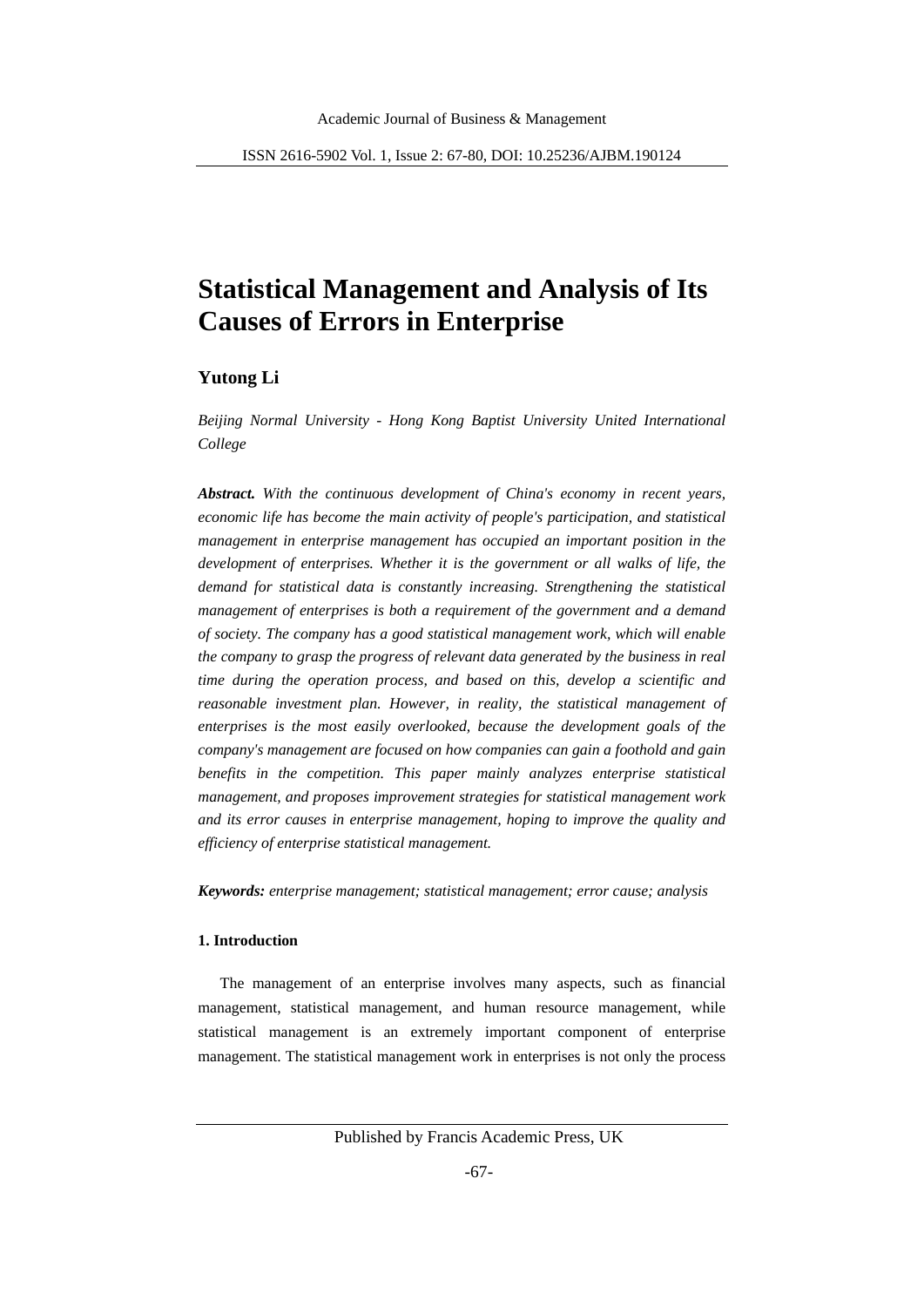of collecting and summarizing the generated data, but also the process of improving the quality of statistical management. At the same time, it is also the process of using statistical data to present statistical analysis of human and financial resources and physical flows and forecasting trends in the operation of corporate economic activities. In order to meet the requirements of statistical management of system science, enterprises can ensure that information and materials can be timely and accurate. The statistical management work in enterprises is an extremely important component in the development of enterprises. Therefore, it is necessary to strengthen the statistical management of enterprises. In order to achieve effectiveness, statistical management in enterprises requires the authenticity and accuracy of statistical data as a guarantee, which has an important impact on the development of enterprises. However, in the current statistical management of enterprises, management usually pays more attention to the operating system of enterprises. Therefore, one of the important sources of enterprise management is the data of enterprise statistics, and the development of enterprises also needs the support of relevant state departments. The basis for the policies formulated by the government is also derived from the statistics of enterprises.

# **2. The work content and application characteristics of enterprise statistical management**

(1) The content of the statistical management work within the enterprise usually includes collecting data, summarizing and counting the data, etc., and the final statistical information needs to be presented, which is used to reflect the current situation of the enterprise. Collecting data is only a relatively simple method. In the current information age, more advanced technical means are needed to carry out statistical data, so that the work of statistical management can be simpler and faster, which is also the main purpose of the company to carry out statistical management work. However, for enterprises, the statistical management work in enterprise management needs to be investigated and managed, supervised, etc., and the results of the analysis will be expressed in various forms, it provides enterprises with more effective solutions and provides support for the future development of the enterprises【1】.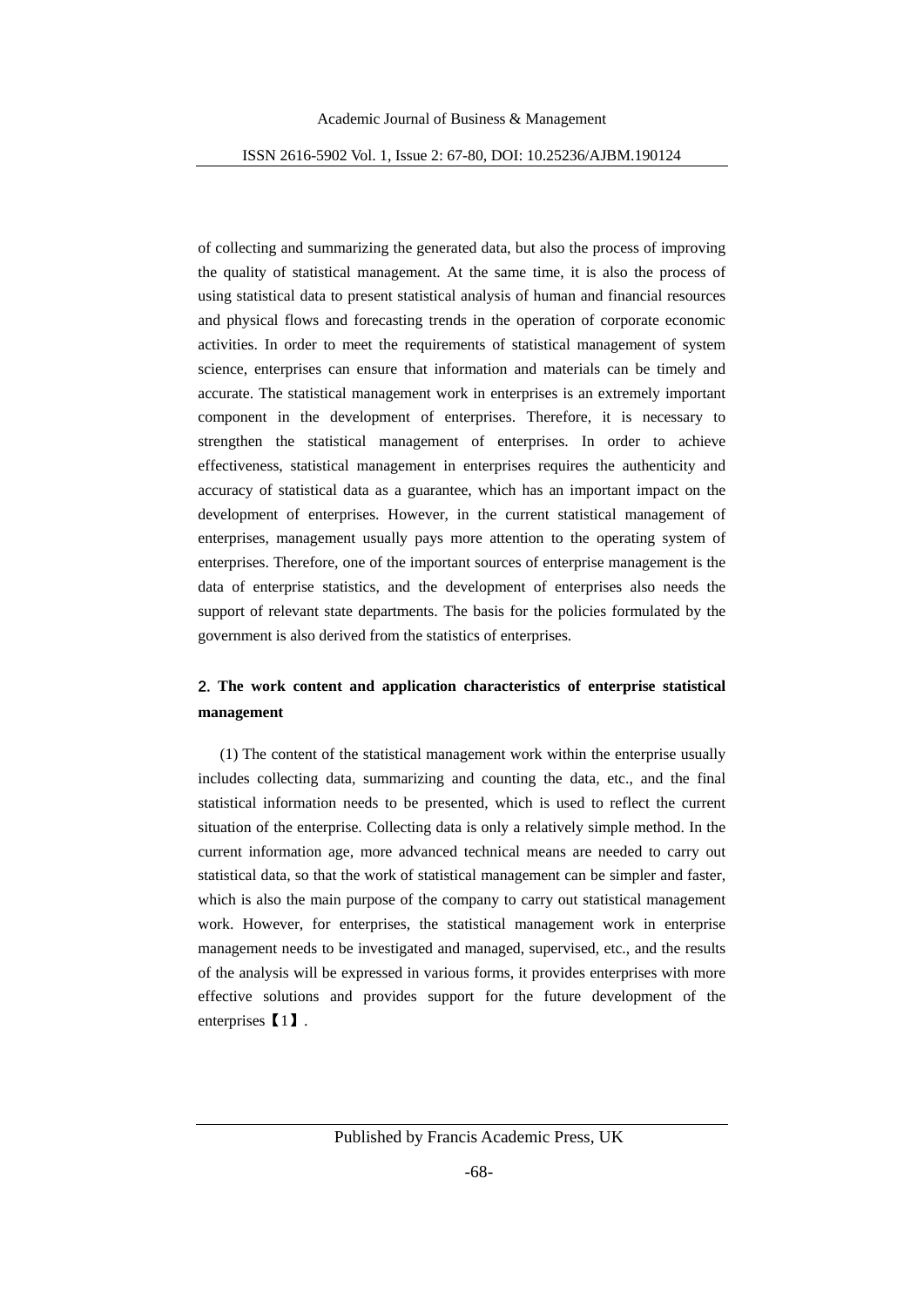(2) Application characteristics of enterprise statistical management work. In the statistical management of enterprises, the processing of statistical information is extremely important work, and the characteristics of statistical information is quantitative and comprehensive. Among them, quantity is the quantity characteristic that is expressed after analyzing things at a specific time and in a specific aspect, thus helping the staff to correctly understand and analyze things and to quantify and characterize them, and help staff make the right decisions. It is precisely because of this that the statistical management work in the enterprise involves more and more problems, and statistical information is gradually being integrated with other information. If the object of qualitative analysis can further derive quantitative characteristics, then the degree of availability of statistical figures will inevitably increase. In the statistical management work, in addition to the quantitative characteristics, it also has comprehensive characteristics. Various information generated by enterprises in the course of business operations need to be counted, and various links are involved in the statistics  $[2]$ . The statistical work and management work in management can not only summarize the past development of the enterprise, but also predict the future development direction of the enterprise. The nature of statistical management in enterprise management is also closely related to the characteristics of the enterprise. If the enterprise can establish a complete statistical management system, it will form a comprehensive and effective statistical management model. It will fully display the work functions of statistical management work, thus providing better help for enterprise management [3].

#### **3. Problems in enterprise statistics management**

At present, these problems exist in most of enterprise statistics management in China.

(1) Lack of sufficient statistical management awareness

Most of China's enterprises have been limited by traditional statistical management models in their statistical management work. They have always been in a passive management situation, and management lacks attention. Part of the management team did not expect the impact of statistical management work when the company experienced economic decline or decision-making mistakes, which caused the statistical management work cannot be fully and effectively exerted in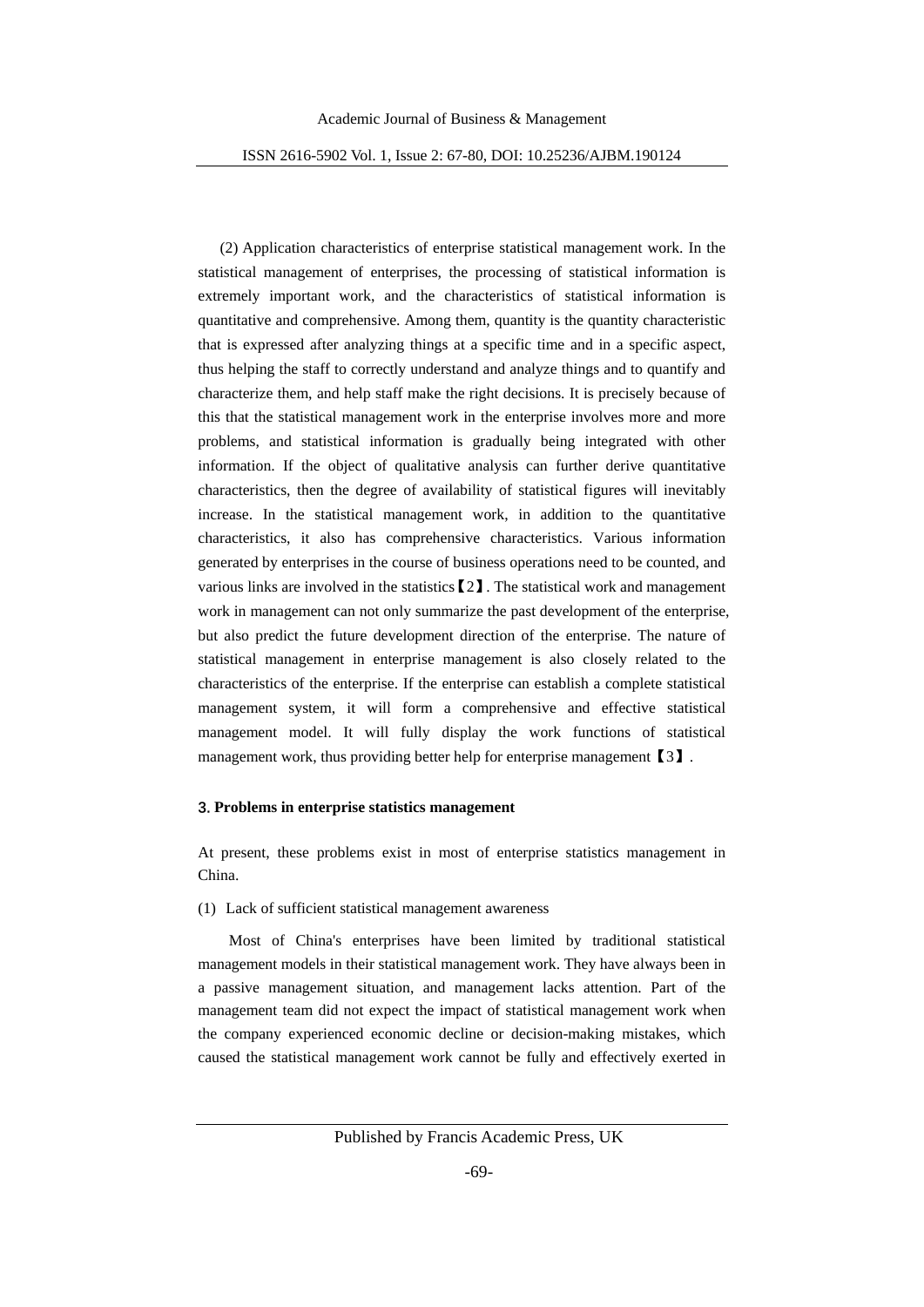the development and operation of enterprises<sup>141</sup>.

(2) The statistical management method is more traditional

The backwardness of the statistical management methods of enterprises is mainly reflected in several aspects. For example, the enterprise's statistical management concept is traditional. Therefore, it is necessary to raise the awareness of the staff, and then they will have higher work ability and ideology in the work, so that the overall management level of the enterprise will rise<sup> $51$ </sup>. The statistical management methods of enterprises should be more scientific and reasonable. The statistical management methods of enterprises should be more scientific and reasonable. With the rapid development of China's economy, the statistical management of enterprises has an urgent need for high-quality management. Therefore, enterprises must formulate scientific and reasonable statistical management methods as support. However, as the statistical management system in the enterprise is constantly reforming, the working methods of statistical management are also changing. As a result, there will be limitations in the statistical management of enterprises, which requires a scientific rationalization method or system for management concepts and methods.

#### (3) Lack of sound statistical management system

In some current enterprises, there is no special staff and specialized work departments for statistical management, especially in some small and medium-sized enterprises. There are also some enterprises that set up simple statistical groups in the corresponding departments, and the tasks in the group are also very simple, which leads to the lack of professional statistical management staff in many aspects, resulting in the statistical management work level of enterprise management is not efficient<sup>[6]</sup>.

#### (4) The business level of statistical management staff is uneven

According to relevant data, the statistical management staff in most enterprises are generally only amateur or part-time. Few enterprises have professional statistical management personnel, while part-time staff members regard the statistical management work as auxiliary work. Due to the technological development of information in China, most of the business and work of enterprises need to be completed on the computer. Skilled computer knowledge has higher requirements for statistical management<sup>[71</sup>. Moreover, the reporting system, format and content are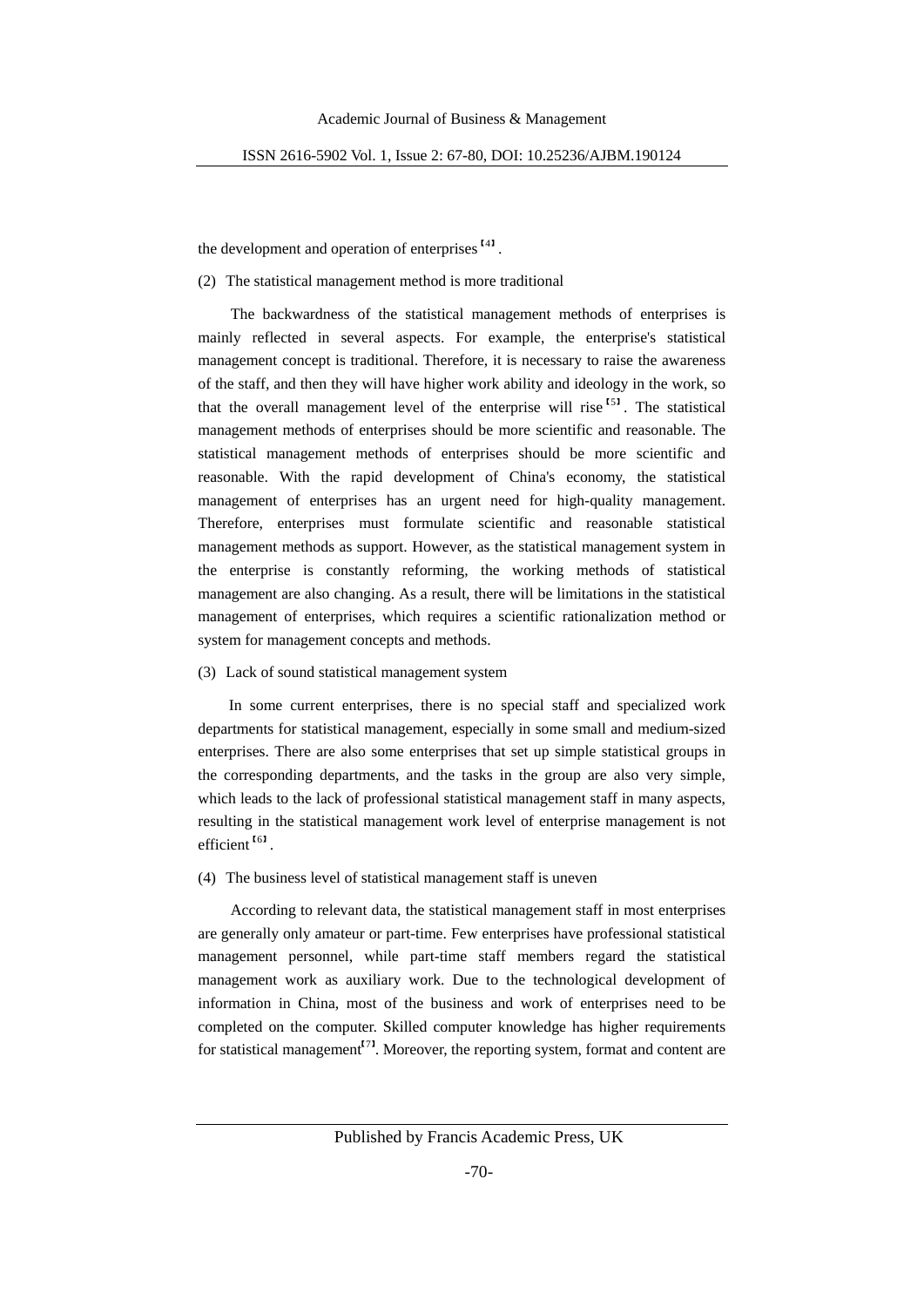constantly being adjusted and changed, and higher requirements are also placed on the business level of statistical managers. Therefore, compared with professional statistical management personnel in the enterprise, part-time statistical management personnel lack focus and initiative in their work<sup>[8]</sup>.

# (5) Lack of effective systems and policies

At present, in most enterprises, due to the lack of attention to statistical management work, the implementation of the statistical management system in the enterprise is also ineffective. Although some enterprises have formulated corresponding statistical management systems, they lack the system implementation policies that match the system. As a result, the statistical management work system in enterprises has not been put in place in the enterprise, and a series of problems have appeared in the statistical work. For example, statistical incompleteness and fraudulent phenomena often occur, which has an impact on the effectiveness of statistical management work<sup>191</sup>.

## **4. The requirements of enterprise management for statistical management work**

#### (1) The importance of statistical management to business management

The current economic system in the market has developed more perfect. Statistical management plays a very important role in the current business management process. Statistical information is also an extremely important resource in the current management process of enterprises. It has become one of the foundations and necessary conditions for current economic development. It is also a hard and powerful cornerstone for companies to make decisions. Whether enterprises can obtain comprehensive and effective statistical information management has become an important criterion for measuring the statistical management level of enterprises  $I_{101}$ . Statistical management plays an important role in the management of enterprises, mainly in several aspects. a. Statistical management can reflect the development status of the company in a certain period of time. Statistical management can also be very clearly reflected in the company's liabilities and personnel. In addition, it can respond to the company's production, sales, and quality of products, and can predict the future development trend of the company. b. It can reflect the organization and scale of the company. The statistical information in the statistical management work reflects the production, personnel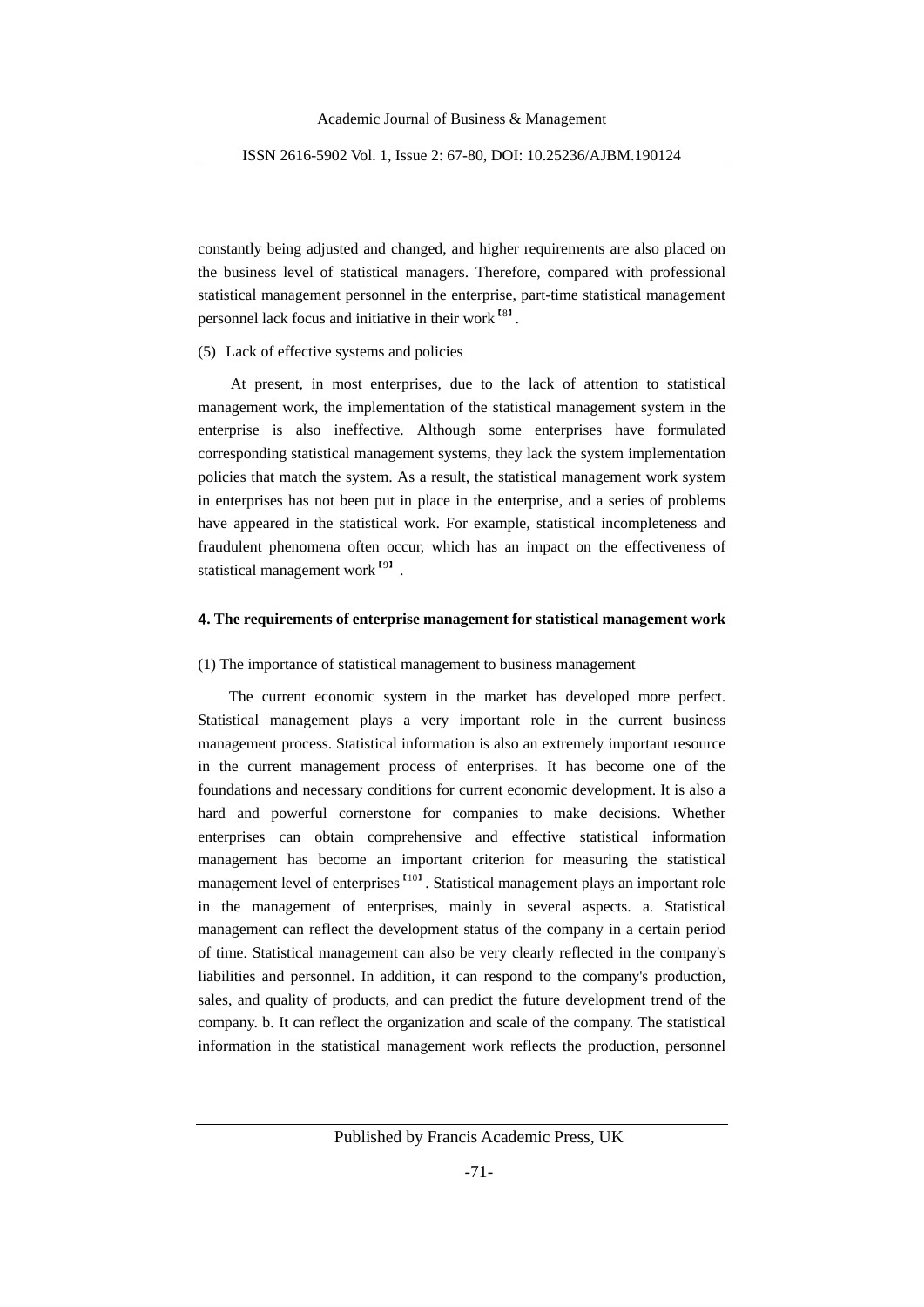and assets of the enterprise. The structural reflection of the company is mainly reflected in the technology, personnel structure and product quality. In addition, the benefits to the company can also be reflected. Regardless of the enterprise, the statistical management work is reflected in the company's profit and loss, economic benefits, and input of human energy and material resources. c. Reflect the number of companies and the characteristics of quality. Statistical management in management involves a very large amount of data collection and statistical analysis. Therefore, the quantitative aspect of the enterprise's reflection is mainly reflected in the fact that the input-output ratio of the enterprise can be quantified  $\binom{111}{11}$ .

# (2) Specific requirements for enterprise management for statistical management

a. Ensure accuracy. Statistical management work is inseparable from the support of a large amount of data. Therefore, in order to reduce losses to enterprises, it is necessary to improve the accuracy of statistical management. In the traditional statistical management work, the accuracy of statistical work is also a part that needs to be considered. There must be a certain error between the calculated value and the actual value. If the statistically obtained error value is lower, the accuracy is higher.

b. Ensure timeliness. Since statistical data needs to be time-sensitive, it is necessary to provide statistical data to management before management makes a decision, otherwise it will affect management's decision-making. Therefore, it is necessary to pay great attention to the timeliness of statistical management. However, in the actual statistical management work, because the statistical data itself has a large change, it has very high requirements for the timeliness of the data. The enterprise management statistics department is required to publish the dates on which the various statistical indicators are publicized, and then carry out related work according to the selected date.

c. Grasp the equilibrium point and equilibrium relationship. Statistical management contains data that is diverse, so different statistics cannot be generalized. For example, if a company wants to make an annual report, then the time required will be longer. Because the data and the data involved in the report are very complicated, for example, financial data, industry data, and basic data are required, and the collection process is laborious and difficult. Moreover, in the process of producing annual reports, the direction of the overall development trend table should be consistent and cannot be described in a fixed direction. In order to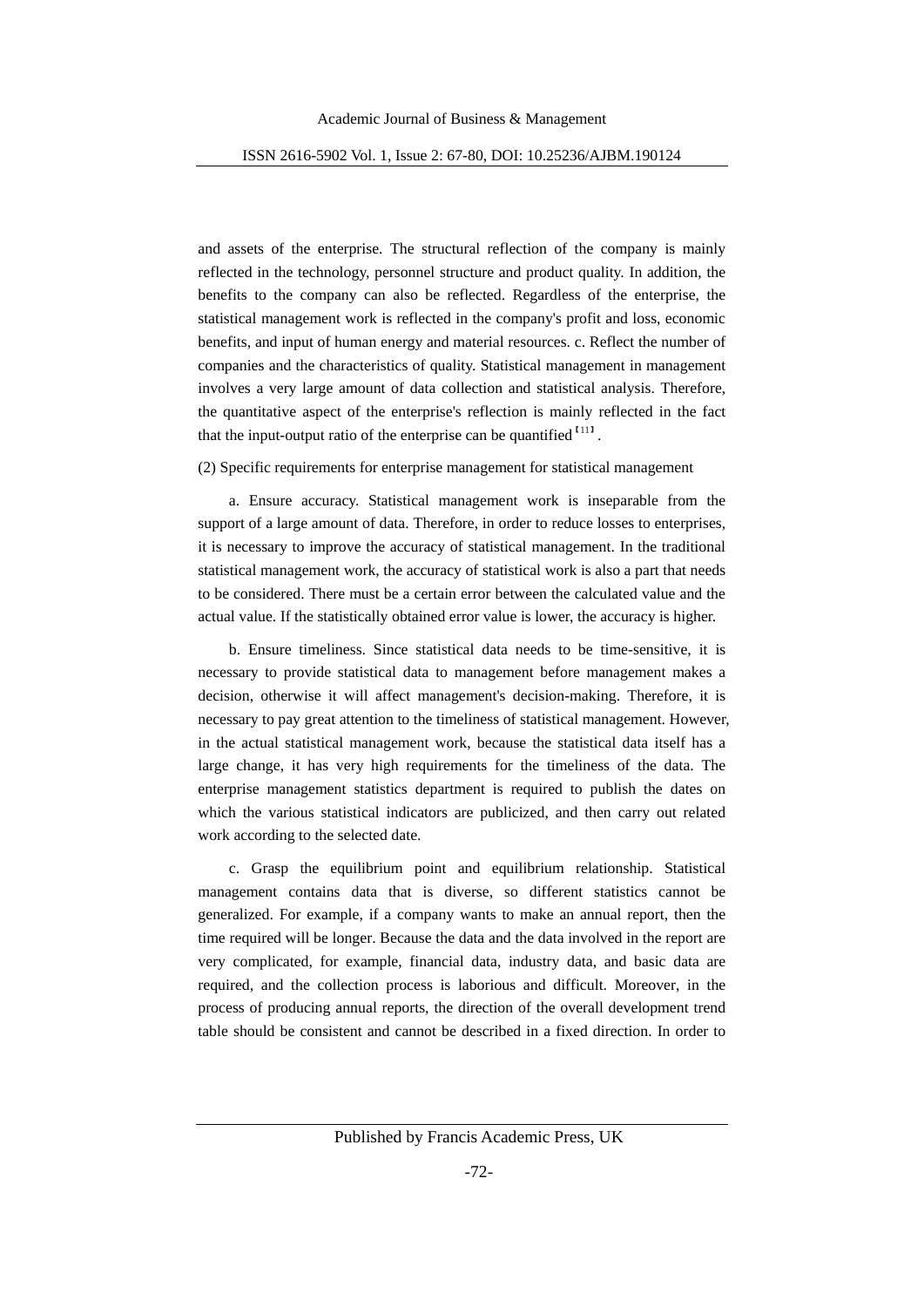ensure the time and correctness of the audit inquiry, it is necessary to provide data under the premise of ensuring that the data is not missed and the data is not lost  $^{122}$ .

#### **5. Analysis of the causes of errors in enterprise statistical management**

(1) Classification of errors in statistical management work.

The first is to classify according to the work link. According to the different work links in statistical management, the error can be divided into initial, medium and late stages. The initial stage refers to an error caused by the negligence of the work of the reporting staff. The medium-term error refers to the error in the process of statistical data and reporting of data <sup>1131</sup>. The tail error refers to the difference between the standard statistical data and the final actual data according to the normative method. This method of dividing the error types is relatively correct. Second, classify by nature. a. Method error. When carrying out statistical management work, due to the use of inappropriate methods in the process of development, the error is generated  $<sup>1141</sup>$ . In addition, due to the limited staff and</sup> materials in the statistical management department, the statistical management work is not in place, or the error is caused by the non-standard estimation method used. b. Time error, which means that the error is caused by the inaccuracy of the defined time or period. For example, within the period of the enterprise's accounting work, the specific requirements put forward by the statistical management department cannot be satisfied, resulting in errors, in other words, it is because of the time misalignment that causes the error to occur. c. Human error. In the statistical management work, due to the staff's own problems, errors occurred in the investigation and consolidation of the whole work process. The error is also the most common type of statistical management work in enterprise management, and can generally be divided into several error types. For example, the formation of type errors of attitude and knowledge, interference metric. The phenomenon that fabricating statistical data is driven by the interest is called the interference error; Because the statistical management staff does not work hard, lacks the responsibility of work, and fills in the statistical data at random, resulting in the error is called attitude-type error; The measurement error is the error that occurs in the process of data conversion; because the statistical management staff's work level is insufficient and the ability is not enough, the understanding of the meaning of statistical management is not clear enough to cause errors. This is called knowledge error <sup>[15]</sup>.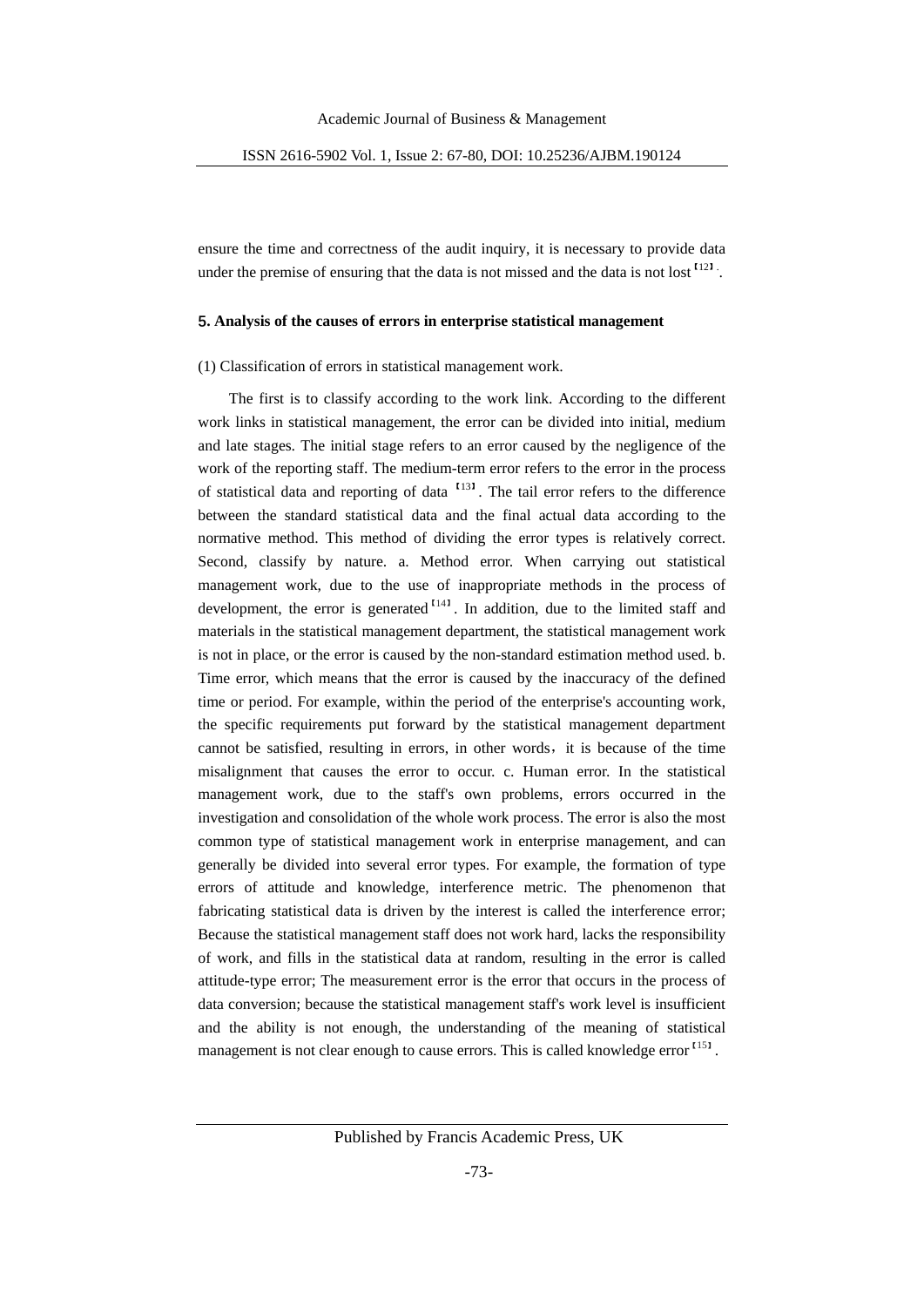#### (2) Causes of errors in statistical management work

a. Lack of normativeness in statistics. Most companies do not have a very reasonable working system when conducting statistical data, and they are not subdivided according to the company's own situation. Even drawing on the experience of some large companies, they have not changed and improved their work systems according to their own characteristics. This leads to the company's statistical management work system can't meet the needs of the enterprise itself, thus bringing certain impact to the statistical management work.

b. The statistical indicator system lacks scientific rationality. The design problem of statistical indicators of enterprises is mainly reflected in the fact that the economic benefits and the state of economic development of the enterprises are not taken into consideration and the scope of consideration is too narrow and single. There are some problems in the concept and relationship of the indicator system. One of them is that the indicator system is relatively lack of timeliness. As the current social development speed is rapid, the statistical indicator system within the enterprise should also be improved so that the status of the enterprise can be stabilized in the market competition. If the statistical indicators of the enterprise do not change, the statistical data cannot meet the needs of the enterprise in the new era.

c. Problem of statistical management staff business level. The main performance is that ①statistical management staff lacks work experience and focus. ②Statistical management staff lacks serious work attitudes. ③Statistical management staff lacks professionalism and cannot solve problems quickly and effectively when problems arise<sup>I161</sup>.

#### **6. Measures to reduce statistical management errors in enterprises**

#### (1) Data should be standardized management

In view of the current lack of standardization in data management, enterprises need to manage data standards firstly. a. Organize and summarize according to the actual demand data of the enterprise, including the manpower, production, equipment and finance. b. Secondly, according to these catalogues, a deeper division is mainly divided into production efficiency and production quality. c. When subdividing the data again, the specific content of the indicators at the time of secondary classification can be subdivided in more detail. The statistical data will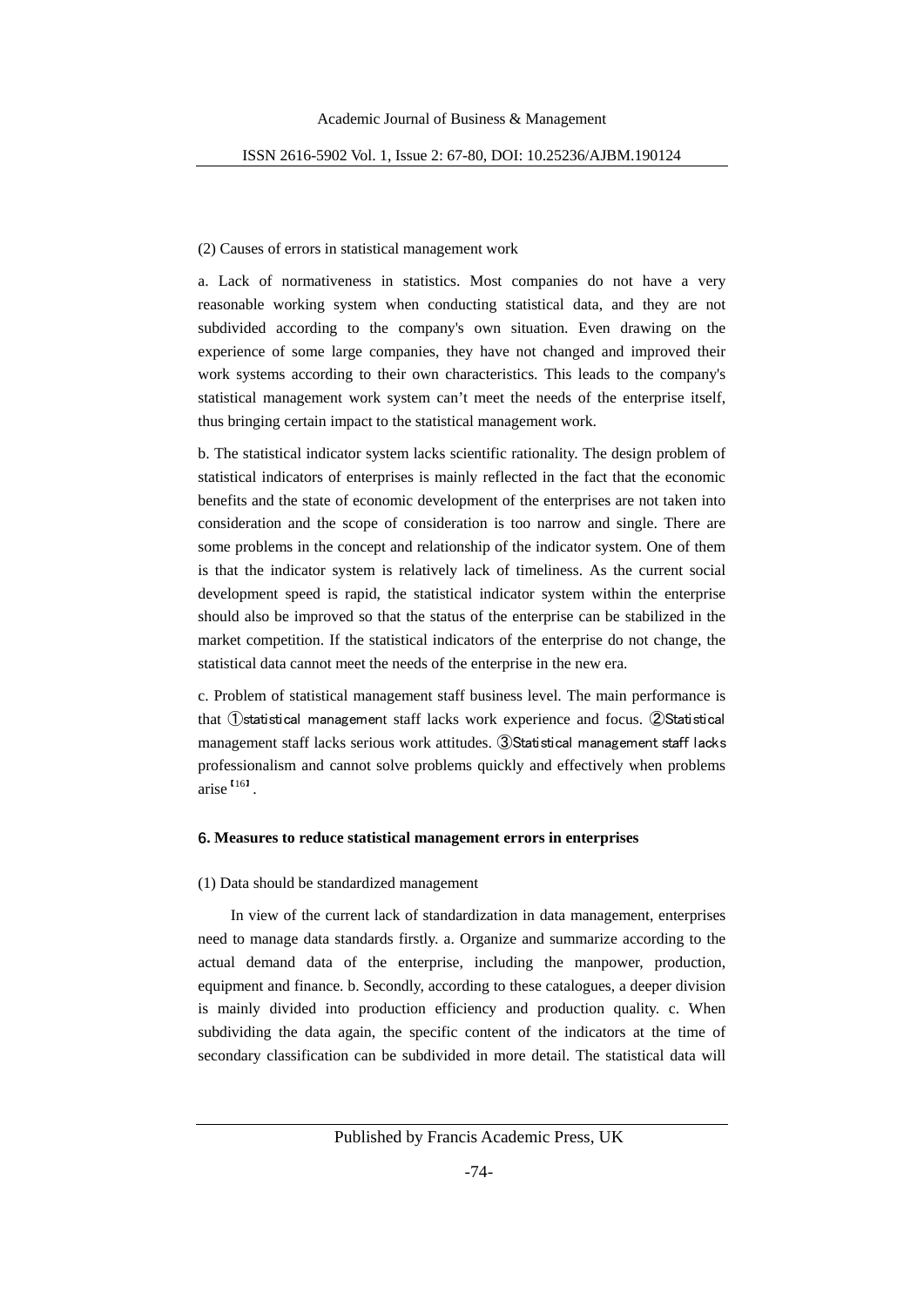involve every staff member within the company. Therefore, the statistical management work will also involve the management of all the staff in the enterprise. Therefore, it is necessary to make a system for statistical management. And it plays a role in constraining the statistical management work, so as to achieve the purpose of improving management quality. The future development trend of enterprises will probably be the mode of information management. Therefore, in the process of moving closer to informationization, enterprises will inevitably generate a large amount of data information. However, if the data information is different due to factors such as human factors and calculations, it will have a serious impact on the quality of statistical work. Therefore, it is extremely necessary to make the indicators of statistical data more scientific and reasonable in the enterprise  $171$ .

#### (2) Setting up a more complete and reasonable indicator system

If you want to improve the development of statistical management work, it is inseparable from the statistical indicator system. Therefore, it is very necessary to improve the statistical indicator system. The data and information obtained in the statistical process can provide some help for the development of the enterprise. In the process of constructing and perfecting the indicator system, several principles should be considered: a. Normative. The indicator system needs to be implemented from the process of collecting data to statistical data to achieve standardization; b. Objectivity. It is necessary to objectively reflect the economic benefits, major businesses, and current competitiveness of the market, etc.; c. Comprehensiveness. Since the statistical indicators involve all the business contents of the entire enterprise, the indicators should be refined as far as possible according to the standards specified in the market; d. Timeliness. The current competition in the market is extremely fierce. Therefore, when companies continuously introduce new business content and ensure that the company's indicator system is adjusted in time, it can enhance its competitiveness in the market <sup>[18]</sup>.

(3) Give full play to people's subjective initiative.

If there is an error in statistical management, the most influential factor in the cause of the error is the human factor. Therefore, in order to reduce the error in statistical management, we must first fully consider the human influence factors. 1. Strengthen the training of statistical management personnel, and formulate reasonable training measures, so that the statistical management staff can improve their professional work level and business ability, and also change their working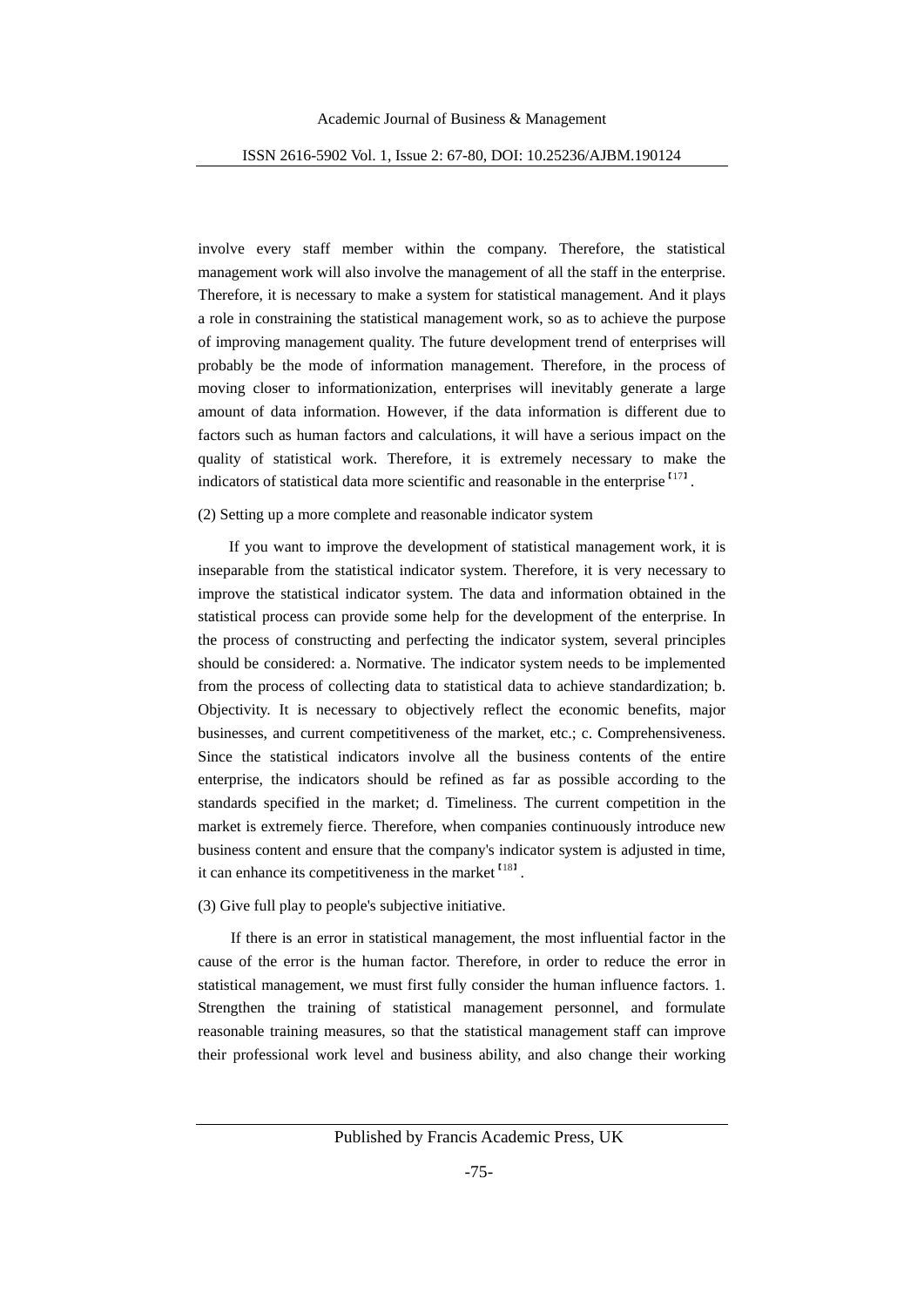attitude at work, thus enhancing responsibility of work. At the same time, the statistical management concept of modern enterprises should be confirmed. Enable staff to improve their judgment and analysis skills. 2. The statistical management staff in the enterprise should improve their statistical information processing capabilities and computer operation capabilities in various ways. 3. Improve the service awareness of statistical management staff, improve the management level of staff and broaden the scope of statistical management work, so as to achieve the goal of improving the level of statistical management services<sup>[19]</sup>.

# **7. Effective countermeasures for the improvement of enterprise statistical management work**

In view of the problems existing in the current statistical management of enterprises, enterprises can use improvement measures in several aspects to improve the work level and work efficiency of statistical management work.

(1) Strengthening the awareness of statistical management and establishing a correct concept of statistical management

The management within the enterprise should take the lead, lead the staff to establish the correct statistical management work awareness and concepts, have an understanding of the importance of statistical work in the enterprise, and actively learn the relevant content of statistical management. The management of the enterprise should pay more attention to statistical management and increase the energy input to the statistical work, so as to establish the important position of statistical management work in the enterprise.

(2) Improve the scientification of statistical management methods

The enterprise statistical management data system can provide more detailed information for statistical data analysis. Statistical analysis software can improve the accuracy of statistical management work statistics, and play a decisive role in improving the efficiency and quality of statistical work. It can be seen that the enterprise's application of information technology in the management process, the informationization of enterprise statistical management provides a more accurate and quick management method for statistical management. At present, both China and the world are actively moving into a new era of informationization, and realizing the informationization of enterprises' statistical management work is an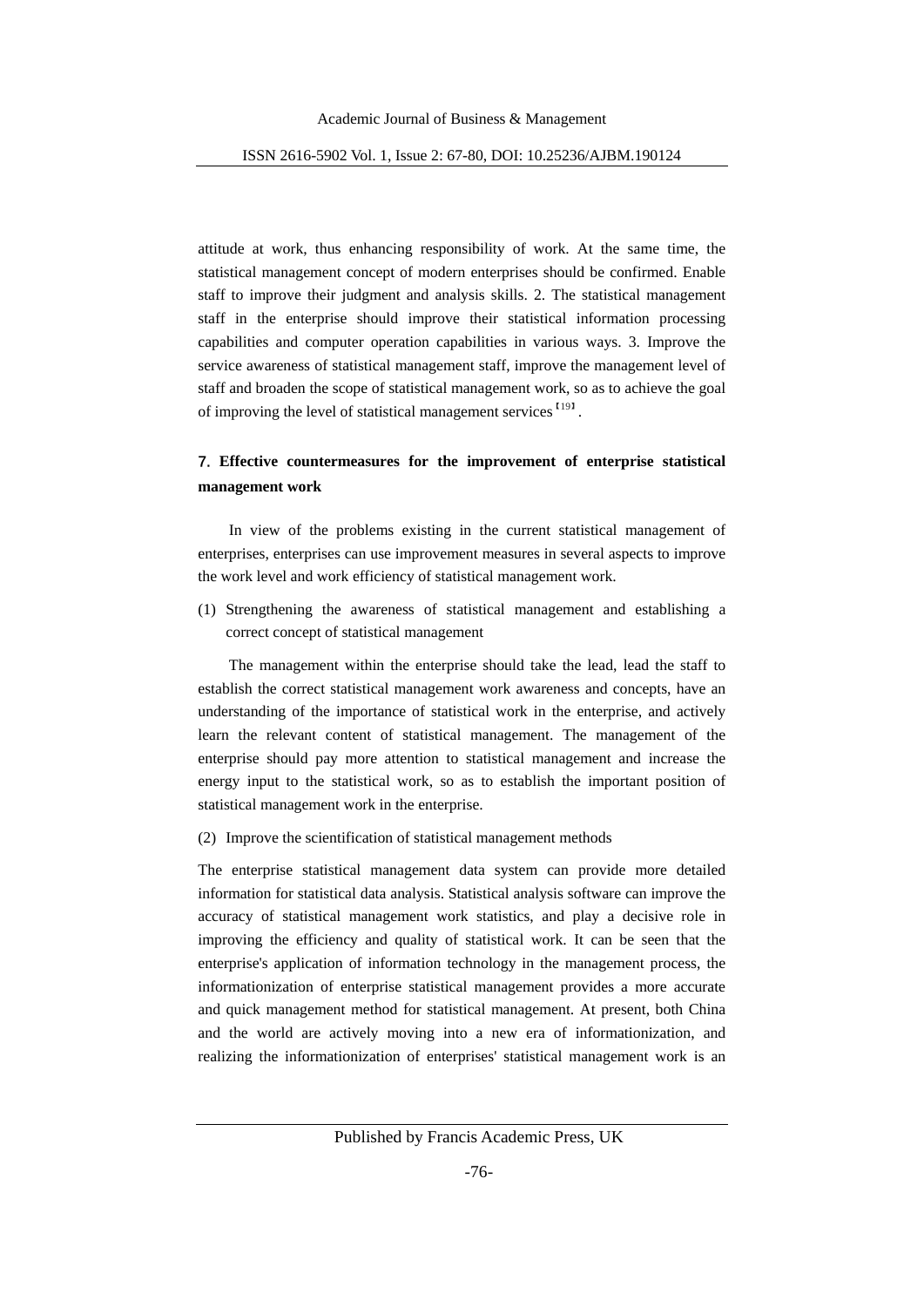inevitable condition for the development of the current era. With the requirements of the current era, the information management of statistical management equipment has been rapidly developed in China's enterprises, which has laid a solid foundation for the management of enterprises to achieve informationization<sup>[20]</sup>. Enterprises need to have a strong database system to support the statistical management of the enterprise's work equipment, improve the efficiency of the use of the database, but confidential work is also essential, which is an essential part of the statistical management work information. The use of information technology to change the statistical management methods of enterprises, the flexible use of statistical management. The role of the statistical management informationization of the enterprise is fully developed, which has a good effect on the development of the enterprise.

## (3) Making changes to the statistical management model

With the rapid development of current network technologies and computer equipment, information technology has been widely used in various fields, becoming an indispensable important office equipment in various industries, bringing great convenience to the development of enterprises. Therefore, the statistical management of enterprises is no exception. We should actively improve the informationization level of enterprises, combine statistical management work with information technology, and make full use of the advantages of computers to build a sound information network system. In the statistical management work, data collection and collation and other aspects to achieve informational workflow, in order to improve the quality of work and efficiency of enterprise statistical management, and improve the effectiveness and correctness of data calculation in statistical management work.

#### (4)Improve the work level and business ability of statistical management staff

With the increasingly fierce competition in the market for modern enterprises, the continuous improvement of information technology and scientific level has made enterprises put forward higher requirements for the business level of statistical management staff. Because this work is very practical, the staff who manage the conditions also require practical ability. Only in this way can we provide effective advice and opinions in the development of the enterprise. With the development of information technology, there are also new requirements for statistical management personnel. Only when staff actively improve their own business level and work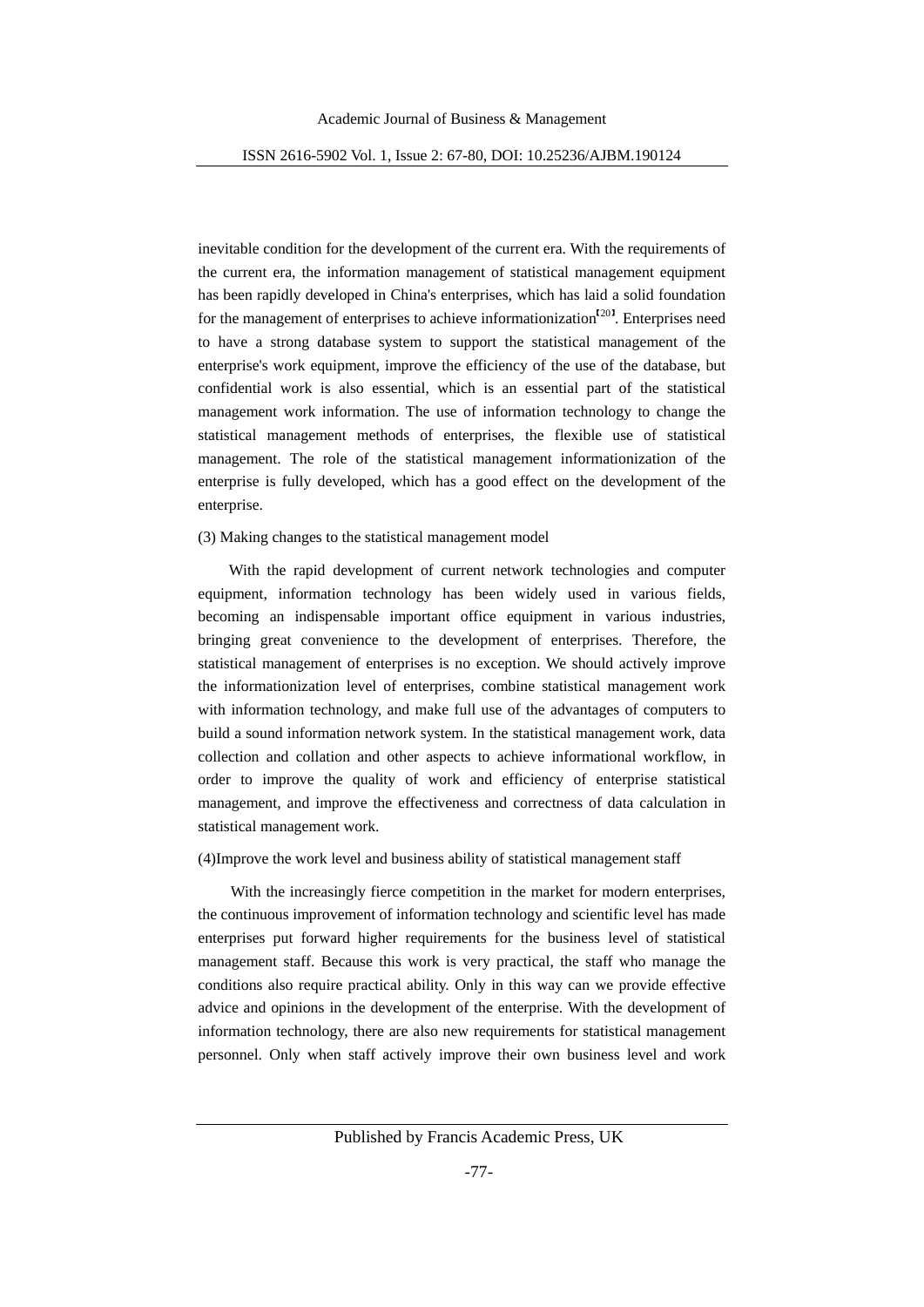ability can they complete the statistical management work. Only with a solid knowledge of statistical management can we achieve the classification of the statistical management of enterprises, the complete indicator system and the standardization of statistical management basic work.

(5)Increase the importance of statistical management work

 The management of the company should take the lead in guiding employees to establish correct statistical management work awareness and ideas, and actively learn and understand statistical management work, and know that statistical management plays an important role in enterprise development. The management also needs to give certain attention to statistical management, and increase investment in statistical management work, so as to continuously improve the level of statistical management work and establish an important position in statistical management work in enterprises. It can be implemented in several aspects. 1. The management of the company should include it in the daily work summary or assessment, and make corresponding performance mechanisms for the management staff. 2. Strengthen training on statistical management. Regularly carry out relevant training activities to improve the staff's business level and work ability to meet the needs of enterprises. 3. Through the form of recruitment, hiring excellent statistical management talents in the market, and timely updating the statistical management work equipment in the enterprise, this is an important step to ensure information management. At the same time, it is necessary to recruit professional statistical management technical talents, and send staff to study in a suitable period, so that they can find their own shortcomings in a timely manner and take timely measures. Only in this way can we build an excellent team of statistical management professionals<sup>[21]</sup>.

## (6) Establishing a sound statistical management system

Enterprises should establish a system related to statistical management that can adapt to the development of the enterprise according to their own development conditions and the relevant rules and regulations and legal provisions promulgated by the government, and focus on perfecting and reforming some of the details to ensure that the statistical management work is based on the system. At the same time, it is necessary to build a more complete and comprehensive statistical organization, to clearly divide the internal work positions in the department, clearly assign the duties and tasks of the staff and work objectives, and ensure that the statistical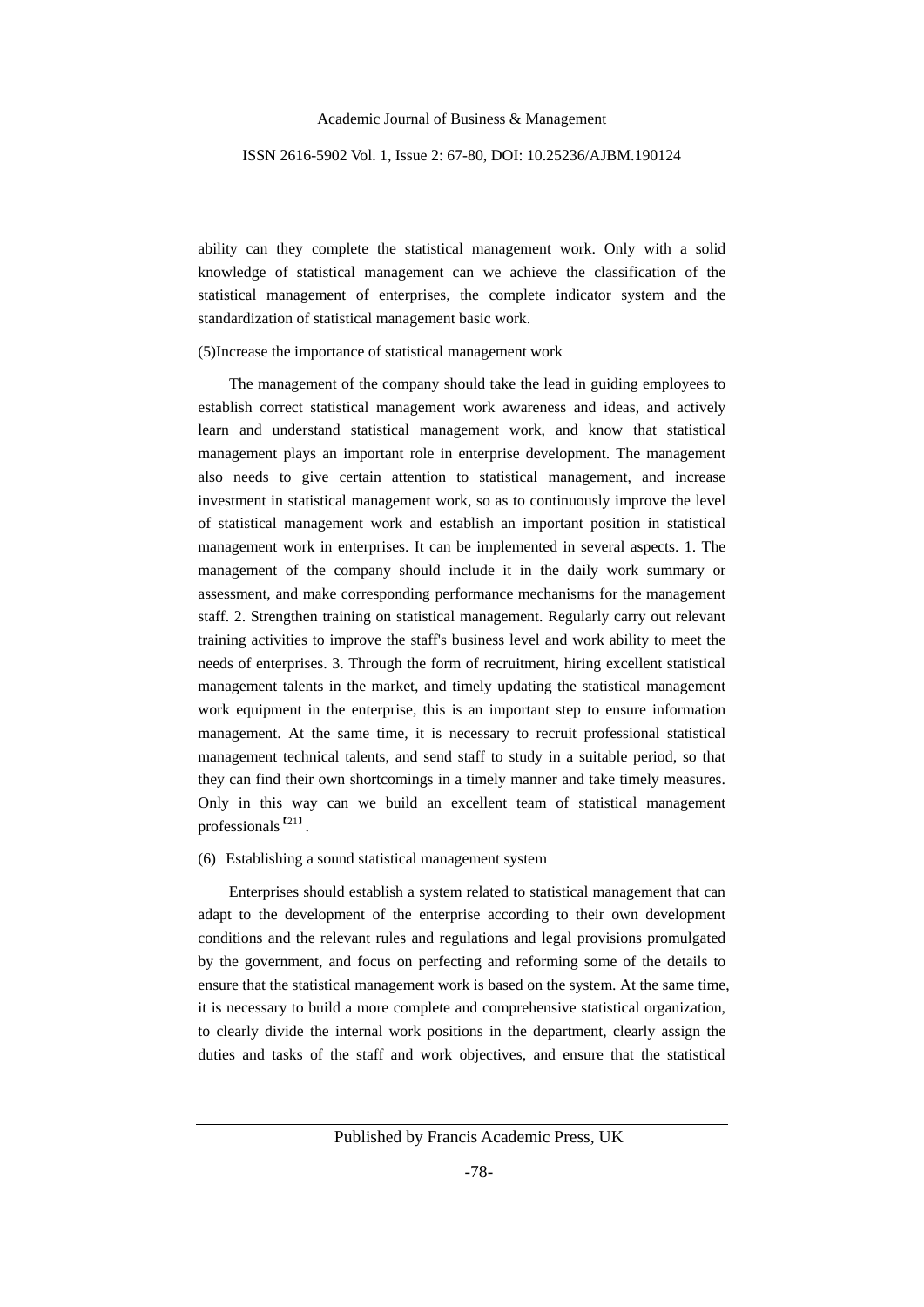management work is carried out more smoothly and implemented more in place.

#### **8. Summary**

In summary, if enterprises want to do a good job in statistical management, they must establish correct statistical management awareness and ideas. In the context of current social conditions, if enterprises want to do a good job in statistical management, they must establish correct statistical management concepts and awareness. The management must also pay more attention to statistical management and strengthen and improve the informationization level of statistical management work. For the problems of statistical management in most enterprises in China, for example, low level of understanding, low ability to work and lack of scientific management methods. Therefore, a series of solutions have been proposed, such as raising the emphasis on statistical management, improving the work and business capabilities of statistical management staff, and strengthening statistical management awareness, and establishing correct statistical management work concepts. In this way, it can ensure that the statistical management work in the enterprise plays its own role in the development of the enterprise, and better improve the quality and work efficiency of the statistical management work of the enterprise, thereby promoting the sustainable development of the enterprise.

#### **References**

- [1] Yanfeng Zhao. Accounts Receivable Management of Daily Operations of Enterprises [J]. China Optical Technology Journal, 2019, (1): 38-41.
- [2]Jianhong Gao. On the effective development of enterprise statistical management. Modern economic information, 2 010, (2 3): 1 3 2 a 133.
- [3] Yuanyuan Wang. Analysis of Intelligent Protection and Management of Modern Enterprise Management Information System. Computer CD Software and Application, 20 10, (12): 13-14.
- [4] Chao Yang. Analysis of Statistical Survey and Statistical Survey Errors in Enterprise Management [J]. Modern Business, 2014, (33): 94-95.
- [5] Xiangbin Sun.The Status Quo Research and Prospects of China's Enterprise Statistical Theory [J]. China Statistics, 2016,(07):68-70.
- [6]Xiaomei Feng. The Importance of Enterprise Statistics in Enterprise Management [J]. Manager, 2017, (22): 114.
- [7] Huagui Deng, Hui Xiong. Application of Enterprise Statistics Management and Analysis of Error Causes [J].China Statistics,2018,(1):42-44.